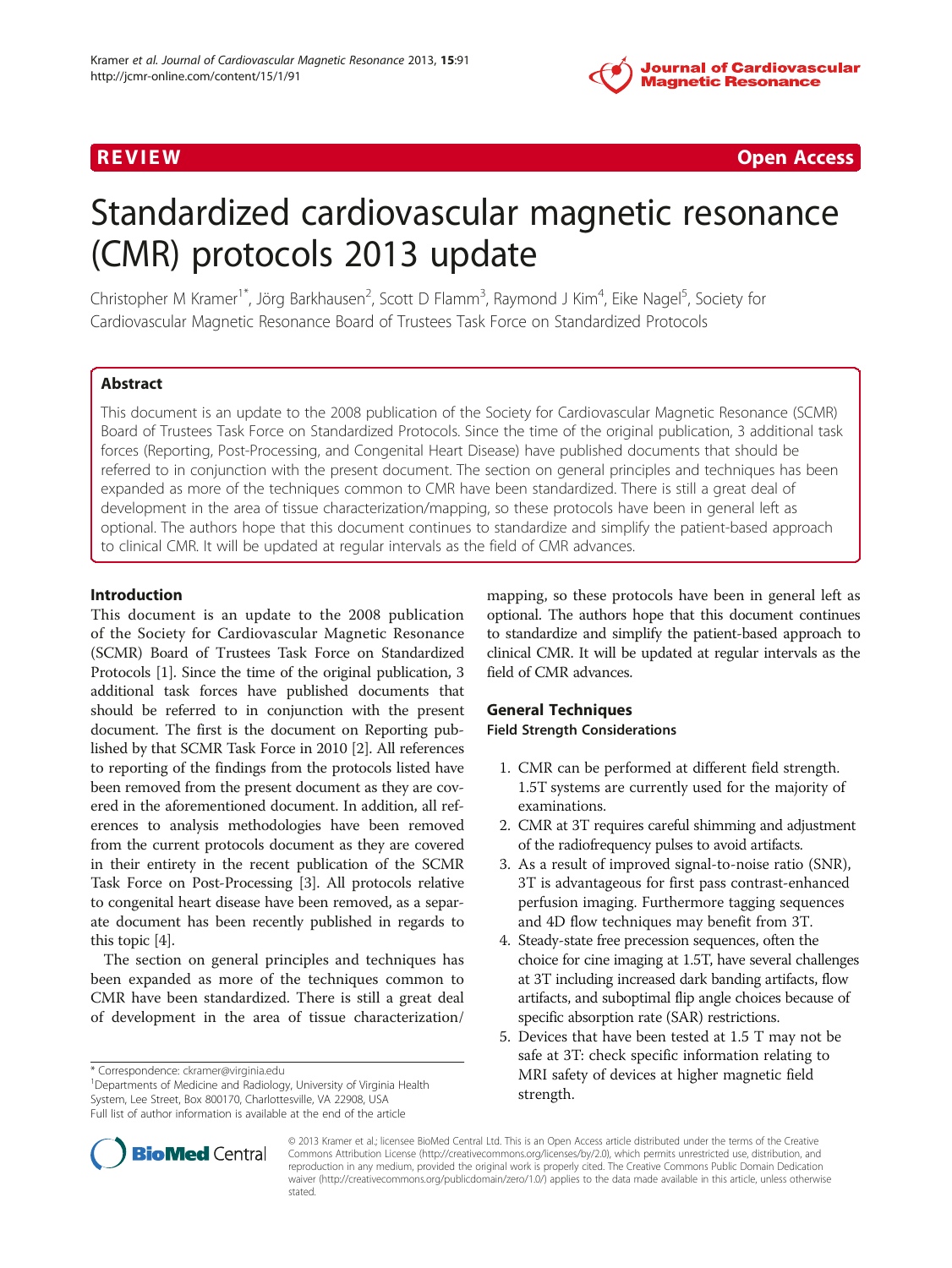#### Stress agents

- 1. Dobutamine: typical maximum dose 40 ug/kg/min
- 2. Atropine: 0.25 mg fractions typical (maximal dose 2 mg)
- 3. Adenosine:140 μg/kg body weight/min, (consider an increase up to 210 μg/kg body weight/min depending on institutional and local norms if after 2–3 minutes, HR does not increase by 10 bpm and or blood pressure does not drop by >10 mm Hg)
- 4. Regadenoson: 0.4 mg single injection.

# Contraindications

Dobutamine

- Severe systemic arterial hypertension ( $\geq 220/120$ mmHg)
- Unstable angina pectoris
- Significant aortic valve stenosis (Peak aortic valve gradient >50 mmHg or aortic valve area <  $1\,$  cm $^2)$
- Complex cardiac arrhythmias including uncontrolled atrial fibrillation
- Hypertrophic obstructive cardiomyopathy
- Myocarditis, endocarditis, pericarditis
- Uncontrolled congestive heart failure

# Atropine

- Narrow-angle glaucoma
- Myasthenia gravis
- Obstructive uropathy
- Obstructive gastrointestinal disorders

Adenosine or Regadenoson

- 2nd or 3rd degree atrioventricular (AV) block or sinus node dysfunction
- Systolic blood pressure less than 90 mm Hg
- Sinus bradycardia (heart rate<40 bpm)
- Active bronchoconstrictive or bronchospastic disease with regular use of inhalors
- Known hypersensitivity to adenosine or regadenoson
- (Side effects are described as less significant with regadenoson than with adenosine, however, the half life of regadenoson is longer)

# Patient preparation

- 1. Obtain informed consent for the stress test
- 2. To fully exert its effects patients should optimally refrain from the following medications for 12–24 hours prior to the examination due to potential of counteraction against stress agent.

Dobutamine: ß-blockers and nitrates.

Adenosine/regadenoson: caffeine (coffee, tea, caffeinated beverages or foods e.g. chocolate, caffeinated medications), theophylline, dipyridamole

Note: There is increasing data that the effects of caffeine and nicotine can be overcome by higher doses of adenosine as well as regadenoson.

- 1. Fasting is not mandatory, but is often advised because recognized adverse effects of stress drugs include nausea and vomiting, which may be problematic when lying supine in the restricted space of the magnet
- 2. Two intravenous lines should be available, one for gadolinium and one for adenosine, one in each arm. Preferential site of contrast infusion is antecubital. Blood pressure cuff should be used with care taken not to interfere with gadolinium or adenosine infusion. For regadenoson only one line is required.

# Potential adverse effects

Dobutamine at high doses may cause chest pain, palpitations. More severe complications are rare, including:

- infarction
- ventricular fibrillation
- sustained ventricular tachycardia

Adenosine and regadenoson may cause flushing, chest pain, palpitations, breathlessness. More severe side effects include

- transient heart block
- transient hypotension<br>• transient sinus tachyc
- transient sinus tachycardia
- bronchospasm

# Stress equipment and safety

- 1. Monitoring equipment (blood pressure, electrocardiogram for monitoring of cardiac rhythm, intercom to communicate with patient)
- 2. Preparation and regular practice for rapid removal of the patient from the magnet
- 3. Emergency resuscitation policy in place
- 4. Defibrillator
- 5. Drugs for emergency treatment
	- a. Immediately at hand: ß-blocker (eg esmolol or metoprolol), nitroglycerin, aminophylline
	- b. In the emergency cart: full set of emergency drugs (including drugs such as: epinephrine, beta blockers, atropine, bronchodilators, antiarrhythmic drugs)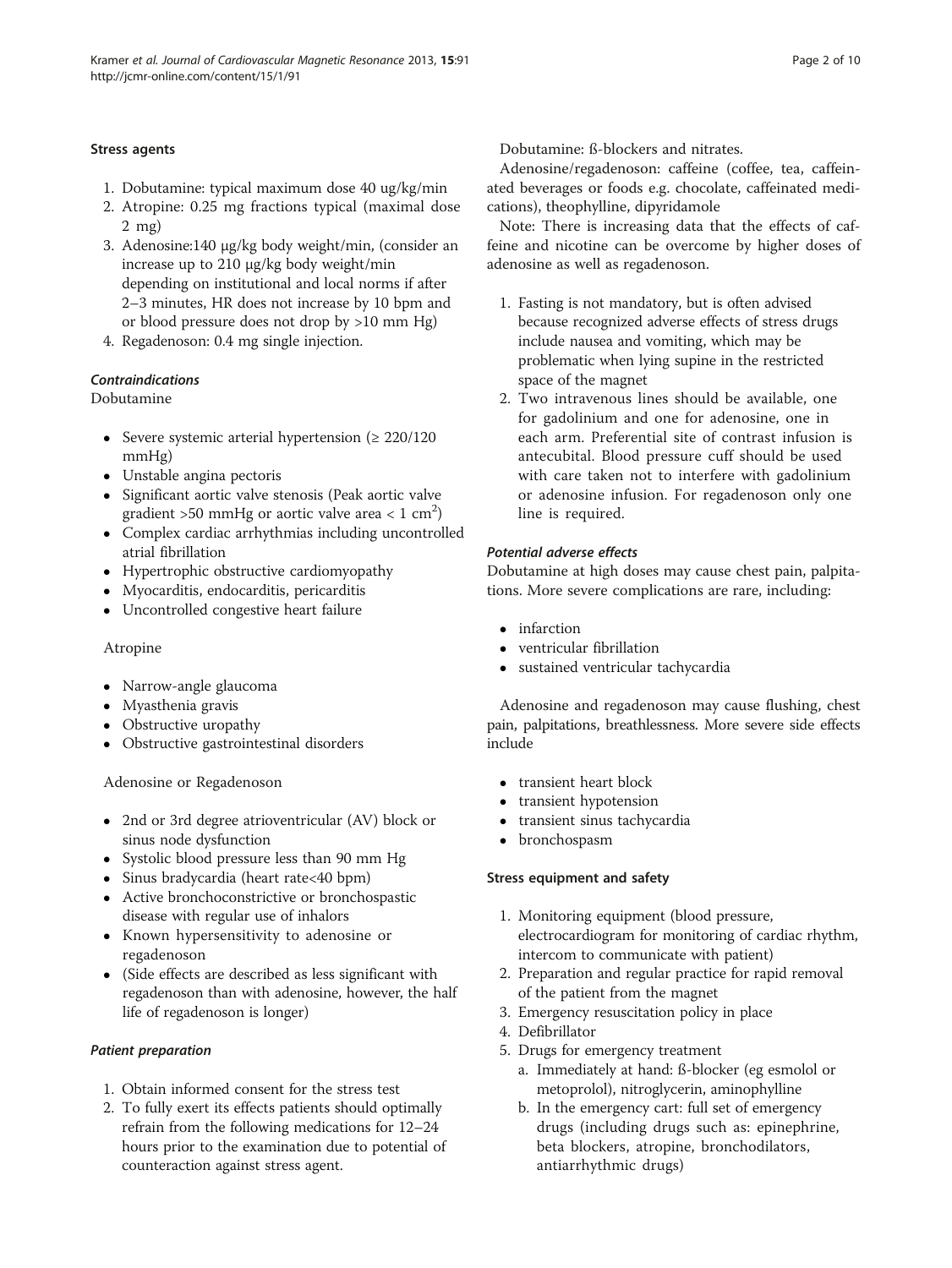<span id="page-2-0"></span>6. For dobutamine - on-line assessment of wall motion during image reconstruction performed immediately after image acquisition

#### Gadolinium dosing module/safety

See Table 1.

Notes:

- 1. Volumes and injection rates depend on scan duration: the given values are recommendations for typical scan times.
- 2. Injection rates are different for 1 molar contrast agents. As a general rule, divide the given injection rates by a factor of 2.
- 3. Contrast agents with higher relaxivity (e.g., gadobenate dimeglumine) require smaller doses.
- 4. Throughout the protocols, the term "gadolinium" refers to gadolinium chelates

#### Safety considerations:

- 1. The use of gadolinium contrast should be avoided in patients with stage 4 or 5 chronic kidney disease (estimated glomerular filtration rate <30 mL/min/ 1.73  $m<sup>2</sup>$ ), particularly for those on dialysis, as well as patients with acute renal failure and chronic liver disease, due to concerns regarding nephrogenic systemic fibrosis (NSF).
- 2. The dose of gadolinium contrast used should be as low as possible to achieve adequate image quality.
- 3. The risk of NSF depends in part upon the gadolinium chelate used. Use institutional, regional, or national guidelines to guide choice of agent in patients with renal dysfunction.
- 4. If no alternative is available in dialysis patients such that gadolinium must be used, dialysis should be performed as per institutional, regional or national guidelines.

#### Left ventricular structure and function module

1. Scout imaging – transaxial, coronal, sagittal

- 2. Transaxial (8–10 mm) set of steady state free precession (SSFP) or fast spin echo images through the chest.
- 3. Scout to line up short axis images cine acquisitions are preferable to single shot as long axis motion and inflow should be visualized
	- a. Vertical long axis prescribed orthogonal to transaxial scouts aligned through the apex and center of the mitral valve
	- b. Horizontal long axis aligned orthogonal to the vertical long axis, passing through the apex and center of the mitral valve
- 4. SSFP is the method of choice for cine imaging because it provides high SNR and excellent contrast between myocardium and blood pool
	- a. At 3T, SSFP cine images may be compromised by artifact and spoiled gradient-echo sequences can be considered as an alternative
	- b. Strategies to reduce or move banding artifact include shimming, reducing the TR, and adjusting the RF frequency (frequency 'scout' sequence can be helpful for this)
- 5. Steady state free precession short axis cine images, from the mitral valve plane through the apex. The basal most short axis slice should be located immediately on the myocardial side of the atrioventricular junction at end-diastole prescribed from the previously acquired long axis cines.
	- a. Slice thickness 6–8 mm, with 2–4 mm interslice gaps to equal 10 mm.
	- b. Temporal resolution ≤45 ms between phases
	- c. Parallel imaging used as available
- 6. Steady state free precession long axis cine images
	- a. The 4 chamber long axis is prescribed from the vertical long axis through the apex and center of the mitral and tricuspid valves. This can be cross-checked on basal short axis cines, using the costophrenic angle (margin) of the RV free wall.
	- b. Vertical long axis, prescribed from the scout already acquired
	- c. LV outflow tract (LVOT) long axis, passing through the apex, the center of the mitral valve

#### Table 1 Contrast and chasing bolus doses and injection rates

| Indication                            | Contrast dose (mmol/kg body weight) | Injection rate                                        | Saline chasing bolus | Injection rate   |
|---------------------------------------|-------------------------------------|-------------------------------------------------------|----------------------|------------------|
| Perfusion                             | $0.05 - 0.1$                        | $3-7$ ml /s                                           | $30 \mathrm{m}$      | $3-7$ ml/s       |
| Late gadolinium enhancement           | $0.1 - 0.2$                         |                                                       | 20 mL                |                  |
| Angiography (carotids, renals, aorta) | $0.1 - 0.2$                         | $2-3$ ml /s                                           | $20 \text{ ml}$      | $2-3$ mL/s       |
| Time-resolved angiography             | 0.05                                | $3-5$ mL/s                                            | 30 mL                | $3-5$ mL/s       |
| Peripheral angiography                | 0.2                                 | First 10 mL $\omega$ 1.5 mL/s,<br>rest @ 0.4-0.8 mL/s | $20 \text{ ml}$      | $0.4 - 0.8$ mL/s |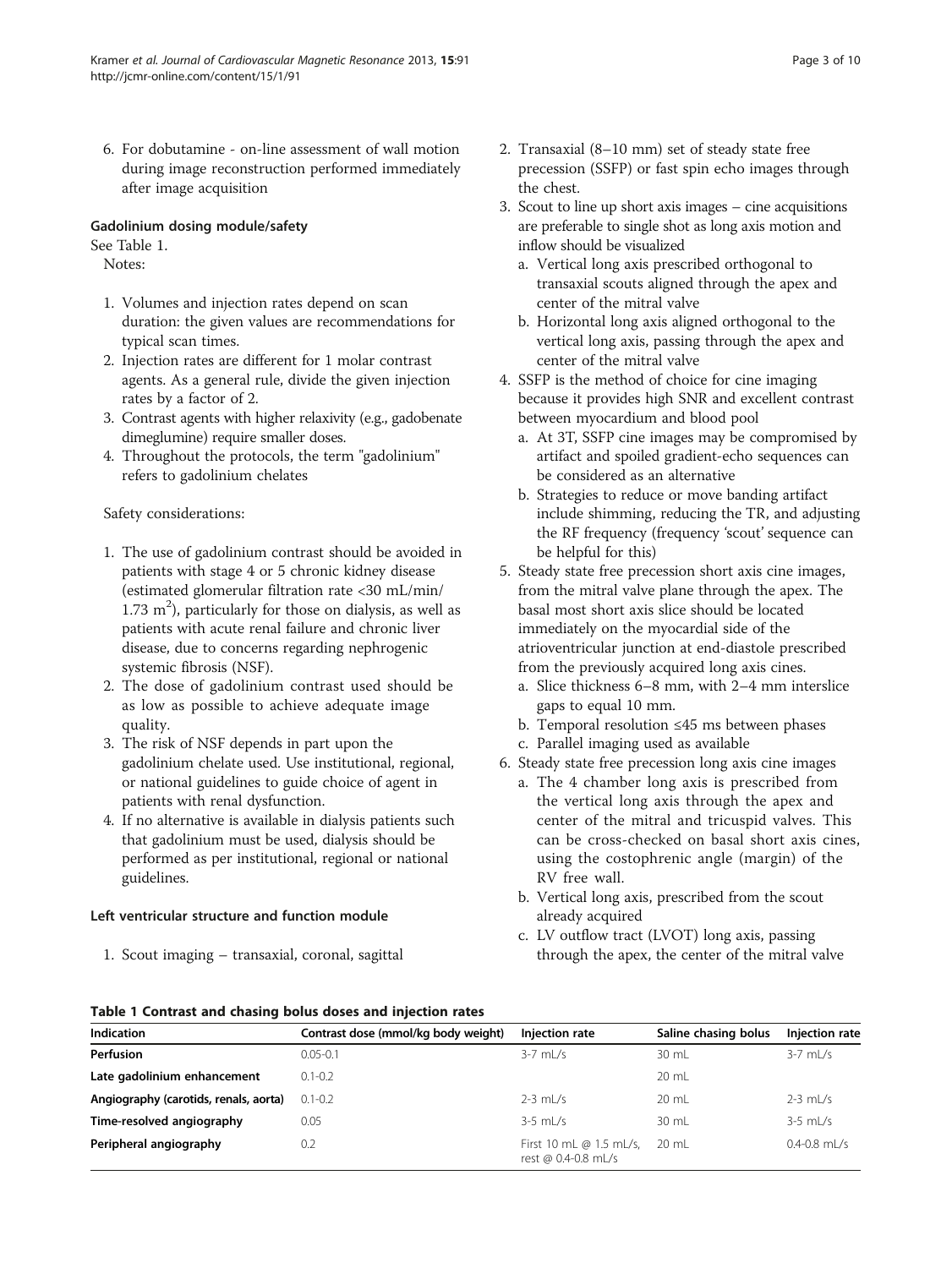and aligned with the center of LVOT to aortic valve, as seen on a basal short axis cine.

d. Optional – a set of more than 3 rotational long axis views can be obtained.

#### Right ventricular structure and function

- 1. Right ventricular (RV) short axis views can be obtained in a similar fashion to the LV structure and function module. If the short axis is used for quantification, it is important to place the basal short axis slice immediately on the myocardial side of the right ventricle and to take extra care to exclude appropriate amounts of atrial volume from at least one basal slice at end systole.
- 2. Transaxial stack of cines covering the RV should be considered for RV volumetry.
- 3. Long axis images should include an RV vertical long axis view aligned with tricuspid inflow and a RV outflow tract view (sagittal or oblique sagittal plane through the pulmonary valve).

# First pass perfusion module

- 1. Scout imaging as per LV structure and function module
- 2. Saturation-recovery imaging with gradient echoecho planar (GRE-EPI) hybrid, GRE, or SSFP readout
- 3. Short-axis view imaging (at least 3 slices per heart beat)
	- a. For ischemia evaluation, must obtain data every heart beat
	- b. Slice thickness 8 mm
	- c. Parallel imaging, if available
	- d. In-plane resolution,  $\sim$  <3 mm
	- e. Readout temporal resolution  $\sim 100 125$  ms or shorter as available
	- f. Contrast is given  $(0.05 0.1 \text{ mmol/kg}, 3-7 \text{ mL/s})$ followed by at least 30 ml saline flush (3–7 mL/s)
	- g. Breathhold starts during early phases of contrast infusion before contrast reaches the LV cavity.
	- h. Image for 40–50 heart beats by which time contrast has passed through the LV myocardium

#### Late gadolinium enhancement module

1. Pulse sequences:

a. 2D segmented inversion recovery GRE or SSFP, Phase-Sensitive Inversion-Recovery (PSIR), and 3D sequences are preferred in appropriate patients with satisfactory breathholding ability and if signal-to-noise is sufficient.

b. Single-shot imaging (SSFP readout) performed as backup for patients with irregular heart rhythm, and/or difficulty breath holding.

- 2. Need at least 10 minute wait after gadolinium injection (for gadolinium-chelate dosing see Table [1\)](#page-2-0). Note - The delay may be shorter than 10 minutes if lower doses are used as blood pool signal falls below that of late enhanced myocardium. Images are to be acquired during diastolic stand-still.
- 3. Same views as for cine imaging (short- and longaxis views)
- 4. Slice thickness, same as for cine imaging
- 5. In-plane resolution, ~1.4-1.8 mm
- 6. Acquisition duration per R-R interval below 200 ms, but should be less in the setting of tachycardia to avoid image blurring.
- 7. Inversion time set to null normal myocardium. Alternatively, a PSIR sequence can be used, requiring less frequent adjustment of the TI.
- 8. Read-out is usually every other heart beat, but should be modified to every heart beat in the setting of bradycardia, and every third heart beat in the setting of tachycardia or arrhythmia.

#### Adenosine/Regadenoson stress perfusion CMR

- 1. LV structure and function module (alternatively this can be performed between stress and rest perfusion, although performance immediately after gadolinium infusion may reduce the contrast of the blood-endocardium interface)
- 2. Adenosine stress perfusion imaging (at least 3 minute infusion of 140 ug/kg body weight/min, optional up to 210 ug/kg body weight/min). Option – initial adenosine infusion may be performed with the patient outside the bore of the magnet.
- a. First pass perfusion module
- b. During last minute of adenosine, gadolinium is injected
- c. After imaging for 40–50 heart beats by which time gadolinium has passed through the LV myocardium, adenosine is stopped.
- d. Continuous ECG monitoring and BP measured at baseline, during infusion, and for at least 2 minutes post-infusion of adenosine.
- 3. Alternatively: Regadenoson stress perfusion imaging (bolus injection of 0.4 mg).
- a. First pass perfusion module
- b. Approximately 2 minutes after regadenoson injection, inject gadolinium
- c. Image for 40–50 heart beats by which time gadolinium has passed through the LV myocardium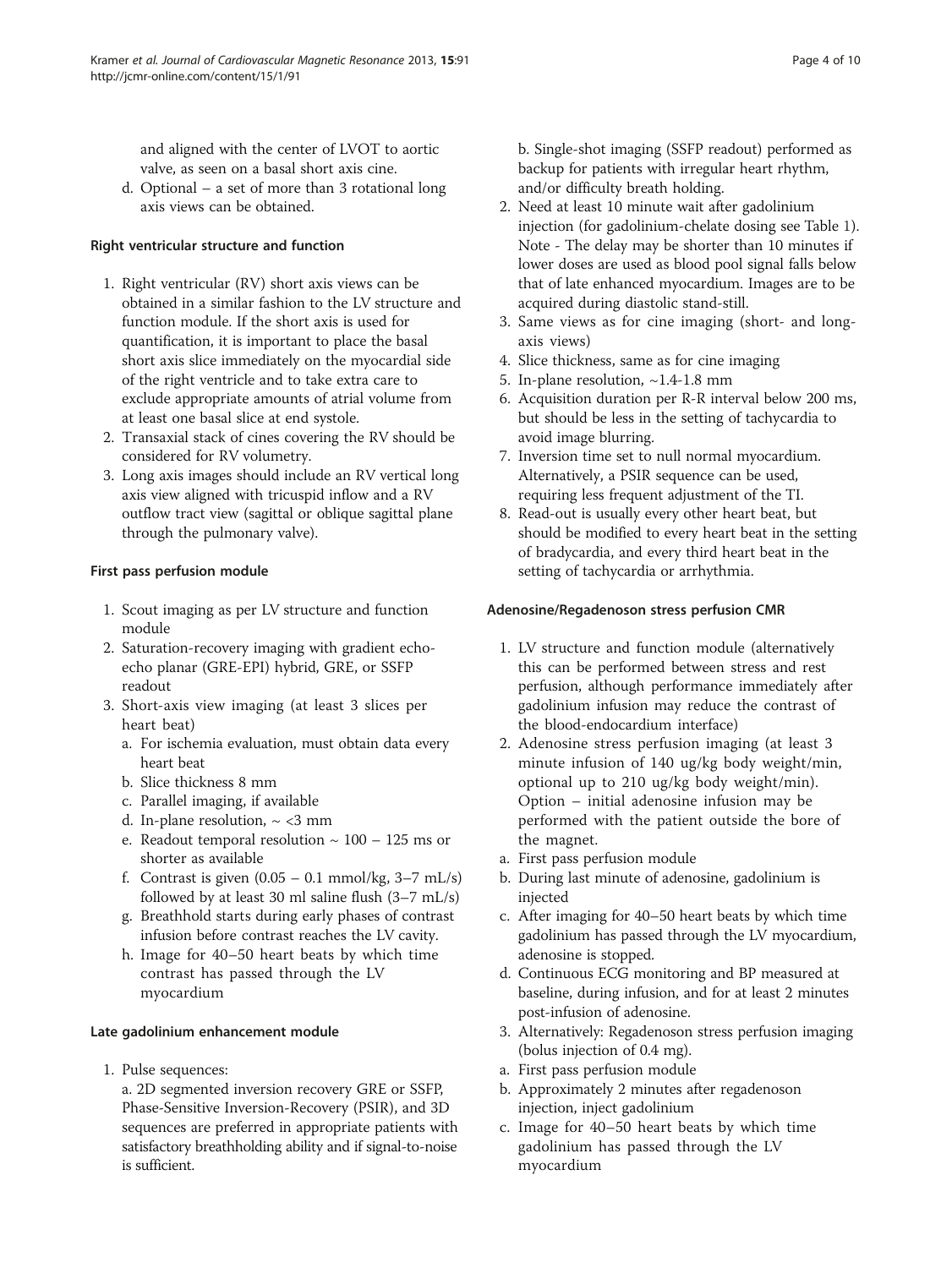- d. Continuous ECG monitoring and BP measured at baseline and every other minute for at least 6 minutes post injection of regadenoson.
- 4. Rest Perfusion
- a. Need at least 10 minute wait for gadolinium to wash out from stress perfusion imaging. During this period stress images can be reviewed, cine imaging can be completed (e.g. long-axis views), valvular evaluation can be performed, etc.
- b. Perfusion imaging repeated without adenosine/ regadenoson using same dose of gadolinium (Note: flow may not have returned to baseline at 10 minutes after regadenoson)
- c. If stress images are normal and free of artifacts, rest perfusion can be eliminated. Additional gadolinium may be given as needed for late gadolinium enhancement (for a total of  $0.1 - 0.2$  mmol/kg)
- 5. Late Gadolinium Enhancement module
- a. Need to wait at least 5 minutes after rest perfusion if performed
- 6. Optional Full quantification
	- a. Consider using a dual bolus approach to eliminate effect of nonlinearity between contrast agent concentration and signal intensity. This requires injection of a diluted pre-bolus in a standardized fashion.
	- b. Consider using a dual contrast sequence. Similarly to the dual bolus approach this corrects for non-linearity of signal intensity and contrast agent concentration without additional contrast dilution and injection but requires specific scanner software that may not be available on all scanners
	- c. Consider adding proton density images before the contrast injection. This can be used as baseline correction for full quantification but requires specific scanner software that may not be available on all scanners.

# Dobutamine stress CMR

- 1. LV structure and function module
- 2. Dobutamine stimulation
	- a. Increase the dobutamine in increments of 10 μg/kg body weight/minute every 3 minutes starting at 10 μg/kg body weight/minute until target heart rate [85% x (220-age)] reached.
	- b. Add atropine in small incremental doses, if heart rate response is inadequate (See 1.2, Stress agents)
	- c. Repeat 3 short axis and 3 long axis cine views during each increment
	- d. Continuous ECG monitoring and BP measured during each stage.
- e. View cine loops online as they are being acquired.
- f. Adapt the SSFP cine sequence to optimize temporal resolution as needed as the heart rate increases.
- g. Stop test for new wall motion abnormality, serious side effect, or achievement of peak heart rate.

#### Flow Module

- 1. Usually performed as part of other cardiovascular protocols. Available scout images can be used. Best if vessel of interest is depicted in two orientations or MRA can be reformatted on the scanner (e.g., additional bSSFP, CE-MRA, or T2 black blood scouts are helpful)
- 2. Sequence: one-direction ("through-plane") motionencoded cine gradient echo sequences are typically applied
- 3. For optimal results, the imaging plane should be a) centered in the vessel of interest b) aligned orthogonally to the expected main blood flow direction in two spatial directions c) centered in the iso-center of the magnet
- 4. Imaging parameters: slice thickness 5-8 mm; in-plane resolution at least 1/10th of the vessel diameter. Velocity encoding sensitivity  $(V_{enc})$  has to be adapted to the expected velocities – after each scan, phase difference images have to be checked for aliasing. If aliasing is present,  $V_{enc}$  settings need to be adapted accordingly. If available, a velocity scout may allow optimal setting of the  $V_{\text{enc}}$ .
- 5. Acquired time frames on the order of 20–30 suffice for clinical routine. For read-out, k-space segmentation over multiple heart beats can be used within limits of breath holding capabilities. Navigator-based non-breathhold techniques can be applied to improve the temporal or spatial resolution if necessary.
- 6. Echo time (TE) should be set to minimal, particularly when stenoses are imaged

#### Advanced Tissue Characterization Module

The area of tissue characterization is a rapidly developing field and the pulse sequences available on different vendor platforms vary significantly. Thus, the modules listed below are general guidelines only as there is no standardization yet in this arena. Normal values should be developed at individual or partner institutions using similar platforms and pulse sequences.

- 1. T2-W imaging (optional)
	- a. Black blood T2-W STIR (Short Tau Inversion Recovery)
		- i. Potential pitfalls bright signal in areas of low flow, signal dropout due to motion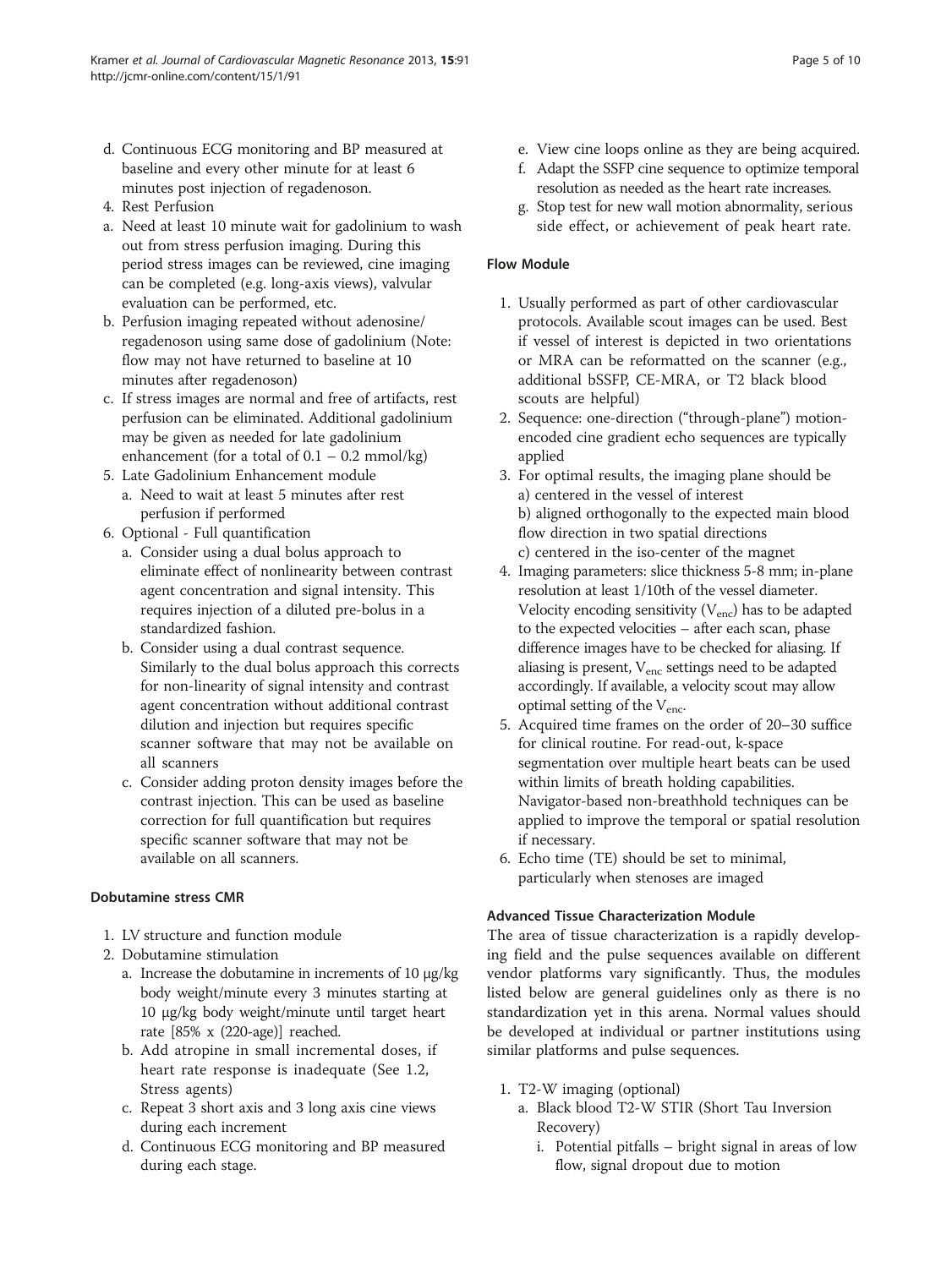- b. Bright blood T2-W sequences
	- i. T2-prepared single-shot SSFP sequence
	- ii. Turbo spin echo-steady state free precession hybrid is an alternative
	- iii. Potential pitfall bright signal may obscure endocardial border
- c. T2 mapping (optional)
	- i. T2-prepared single-shot SSFP sequence acquired with different T2 prep time. ii. Motion correction as needed
- 2. T1 mapping (optional)
	- a. Look Locker imaging (MOLLI or SHMOLLI or equivalent)
		- i. performed prior to contrast and at 2–4 time points post contrast bolus
		- ii. Alternatively, constant infusion of contrast can be used rather than bolus

#### T2\* Module

- 1. Performed to assess cardiac iron deposition in disease entities such as thalassemia major. Images typically acquired in concert with LV function imaging. If T2\* images are acquired as part of a contrast-enhanced evaluation for cardiomyopathy, the T2\* images should be obtained prior to contrast administration.
- 2. The pulse sequence is a single breathhold, gradientecho, multi-echo scan with a series of 6–9 echo times beginning at  $\sim$ 2 ms and extending to  $\sim$ 18 ms, with each echo iteratively spaced by  $\sim$ 2 ms. A delay time of 0 ms after the R wave typically is used. Optional - In patients with severe iron deposition a pulse sequence with shorter echo spacing could be helpful to accurately determine T2\* values: a series of 6–9 echo times beginning at  $\sim$ 1 ms and extending to  $\sim$ 12 ms, with each echo iteratively spaced by  $\sim$ 1 ms.
- 3. A single mid-ventricular short-axis image is acquired.
- 4. Slice thickness of 8–10 mm; In-plane resolution,  $~1.6 - 3.0$  mm
- 5. (Optional) An imaging sequence similar to the above, though non-ECG-gated, is acquired in the axial orientation through the mid portion of the liver to evaluate hepatic iron deposition. The absence of ECG-gating will allow for closer spacing of iteratively advanced echo times, and therefore a greater number of echoes will be acquired.

#### Disease specific protocols – Ischemic heart disease Acute MI or acute coronary syndromes

- 1. LV structure and function module
- 2. Optional Advanced tissue characterization module
- 3. Optional First pass perfusion module (only at rest). Consider stress if culprit vessel has already been revascularized.
- 4. To look for microvascular obstruction, consider repeat first pass perfusion sequence or early gadolinium enhancement, i.e. within the first 1–3 minutes after contrast infusion
- 5. Late gadolinium enhancement module

#### Chronic ischemic heart disease and viability

- 1. LV structure and function module
- 2. Optional Advanced tissue characterization module
- 3. Optional low dose dobutamine with 5–10 minute infusion of 10 μg/kg/min of dobutamine to assess contractile reserve as improvement in wall thickening
- 4. Optional adenosine stress-rest perfusion or high dose dobutamine functional imaging (see stress protocols for more details) to determine the presence of inducible perfusion deficits or wall motion abnormalities
- 5. Late Gadolinium Enhancement module

#### Angiography Peripheral MRA

- 1. Peripheral vascular coil, or combination of coils, as available. Venous compression cuffs (placed on the thighs, and inflated to sub-diastolic pressure) are helpful, if available.
- 2. Transaxial, low-resolution, vessel scouting with time-of-flight MRA or SSFP.
- 3. Gadolinium timing
	- a. Option 1 -Transaxial test bolus at level of distal abdominal aorta. 2 mL injection of gadolinium, followed by 20 mL saline. Determine time to peak enhancement following injection using a singleshot bolus tracking sequence.
	- b. Option 2 Bolus trigger technique to time start of scan
- 4. Stepping-table, gadolinium-enhanced MRA performed in the coronal projection from the mid abdominal aorta to the feet.
	- a. Two volumetric acquisitions one pre-contrast (for subtraction) and one during contrast administration.
	- b. Gadolinium injected in 2 phases to minimize venous contamination followed by saline bolus. See Table [1](#page-2-0)
	- c. Slice thickness 1–1.5 mm; acquired spatial resolution in-plane 0.8-1.5 mm.
	- d. Slices typically 60–100, as needed to accommodate vessels of interest.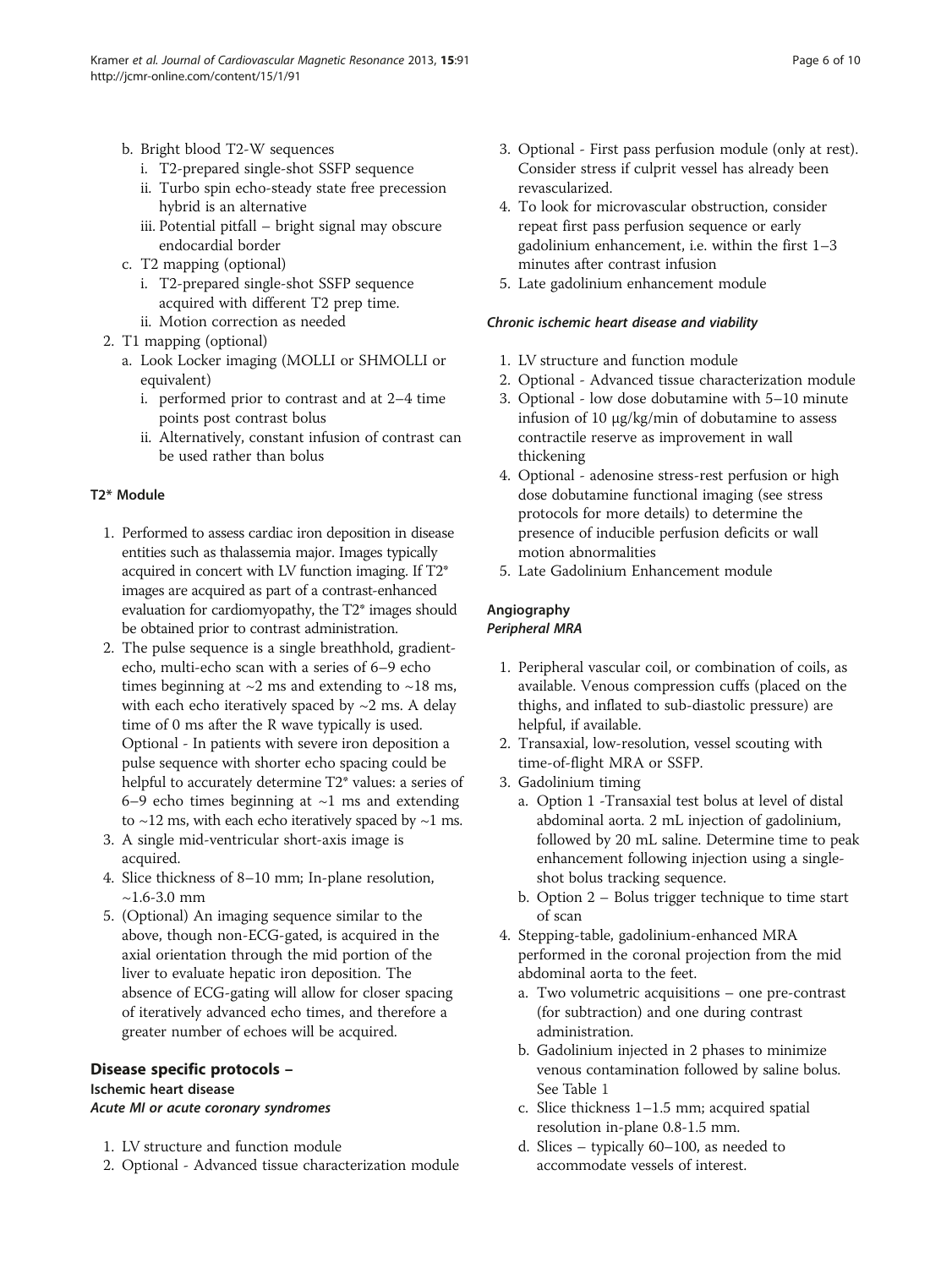- e. Volumes obtained of abdomen/pelvis and thighs may be coarser spatial resolution (larger vessels), while those of the legs preferably are sub-millimeter spatial resolution. The former acquisitions typically require 15–20 seconds, while the leg acquisition may take 60–90 seconds for increased spatial resolution. Elliptical centric k-space acquisition is advantageous for the legs. If available, time-resolved acquisitions are preferred for the legs.
- f. Parallel acquisition recommended (multichannel surface coil needed)

Alternative: dual injection protocol

- 1. Single dose of gadolinium: time-resolved MRA of the calf and foot vessels
- 2. Single dose of gadolinium: abdominal and thigh vessels

Alternative: Non-contrast MRA technique

1. Two general potential approaches are used (and there are others):

1. "Fresh Blood Imaging" where two ECG-triggered 3D fast-spin-echo sequences are performed with the first gated to systole and the second to diastole. Subtraction of the systolic image from the diastolic image set results in an arterial-only image dataset. This is more amenable to larger volumes and greater z-axis acquisitions

- a. Slice thickness  $\sim$ 2 mm; acquired spatial resolution in-plane 0.6-0.8 mm.
- b. Slices typically 40, as needed to accommodate vessels of interest.
- c. Parallel acquisition recommended (multichannel surface coil needed)
- 2. 3D SSFP with an inversion preparation pulse, which provides suppression of background tissue, and with an appropriate TI, allows for the inflow of arterial blood from outside the IR prepared volume and into the region of interest providing high arterial signal. This is more suited toward smaller volume acquisitions
- a. Volume acquired:  $\sim$ 340  $\times$  300  $\times$  70; acquired spatial resolution  $\sim$ 1.3  $\times$  1.3  $\times$  1.4.
- b. Parallel acquisition recommended (multichannel surface coil needed)

# Thoracic aortic MRA

- 1. Localizer, 3 orientations
- 2. Half-fourier single shot fast spin echo or SSFP (one breathhold, entire thorax) Transaxial orientation.
- 3. Transaxial T1-weighted fast spin echo through aorta (for intramural hematoma, dissection)
- 4. SSFP cine imaging in parasagittal plane parallel to and along midline of aorta Option – use 3-point piloting
- 5. Evaluate aortic valve as per valvular protocol
- 6. Contrast timing
	- a. Option 1 -Transaxial test bolus at level of distal abdominal aorta. 2 ml injection of gadolinium, followed by 20 ml saline. Determine time to peak enhancement following injection.
	- b. Option 2 Bolus triggering technique to time start of scan
	- c. Option 3 Rapid multiphase 3D acquisitions without timing
- 7. 3D gadolinium enhanced MRA (0.1-0.2 mmol/kg) (optional – ECG-gated acquisition)
	- a. Use spatial resolution of at least 1-1.5 mm
	- b. Parallel acquisition if available
	- c. At least 2 acquisitions after contrast injection
- 8. Optional transaxial T2-weighted gradient echo or T1-weighted gradient-echo post-contrast for aortitis
- 9. Optional see section 3.2.1 above (Peripheral MRA) for noncontrast MRA techniques

#### Anomalous coronary artery evaluation

- 1. LV structure and function module to look for wall motion abnormalities
	- a. Add repeat horizontal long axis with high temporal resolution sequence ( $\leq$  20 ms per phase) to accurately determine quiescent period of RCA
- 2. Navigator-gated, 3D, free-breathing, MRA sequence:
	- a. Transaxial slices spanning from level of proximal main pulmonary artery down to the middle of the right atrium (entire cardiac coverage if desired). Slice thickness 1–1.5 mm; acquired spatial resolution in-plane of 1.0 mm or less.
	- b. Slices typically 50–80, as needed to encompass vessels of interest.
	- c. Adjust trigger delay and acquisition window according to observed quiescent coronary period.
	- d. Parallel acquisition preferred
	- e. Navigator placed over the right hemi-diaphragm.
	- f. Optional gadolinium contrast to increase vessel conspicuity
		- 3. Optional
			- a. Breathhold techniques if poor image quality or navigators unavailable or of poor quality
			- b. T2-prepared sequence may be useful

#### Pulmonary vein evaluation – pre- and post-ablation

- 1. LV structure and function module
- 2. Breathhold 3D contrast-enhanced MRA performed in the coronal projection encompassing the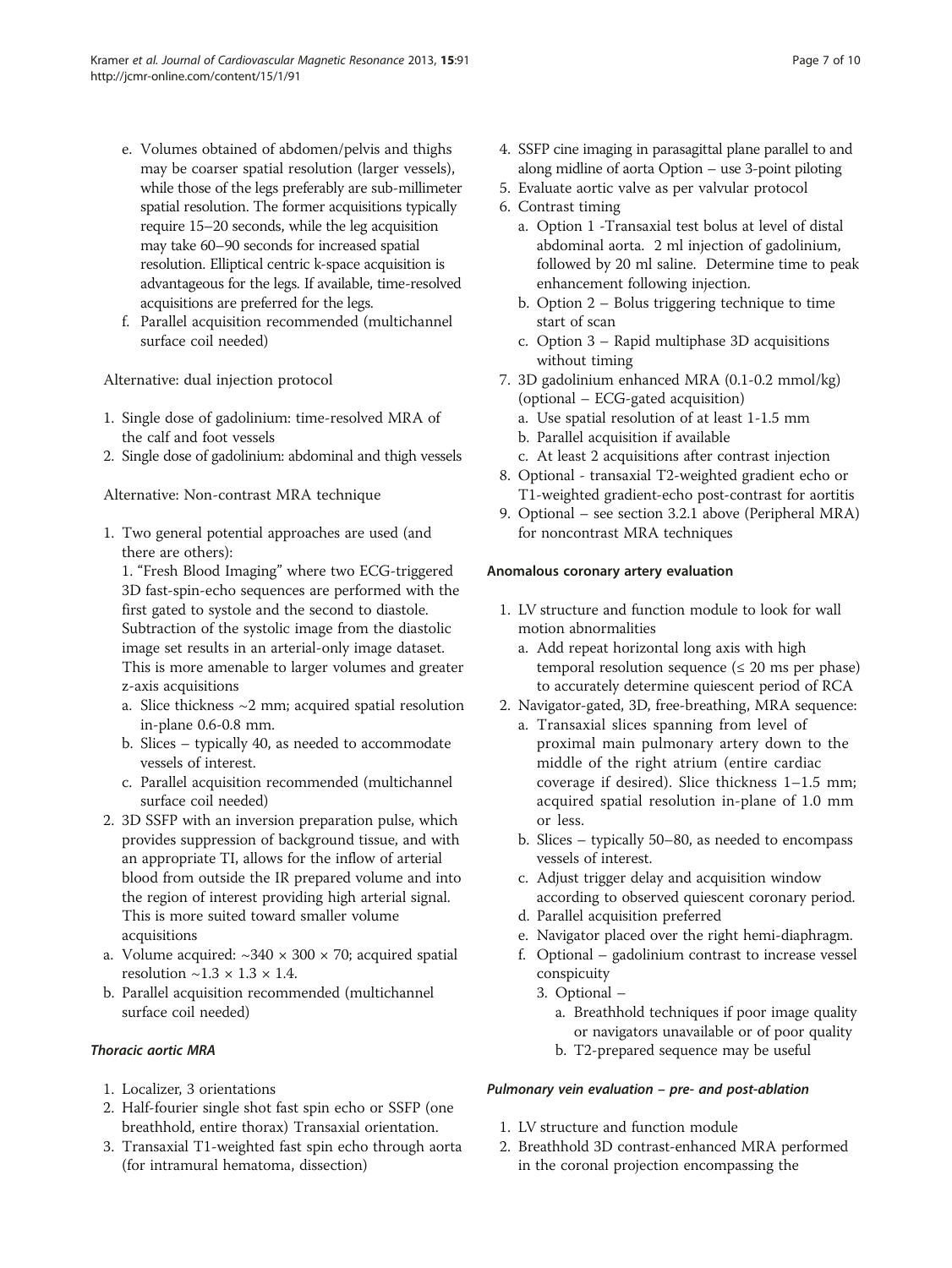pulmonary veins and left atrium (greater anterior coverage if breathholding permits)

- a. Optional oblique plane centering the pulmonary veins can reduce slab thickness and therefore breath hold time but will lead to less coverage of the left atrium
- b. Optional ECG-gating. When patient has irregular rhythm, readout should be synchronized with systole (i.e. no trigger delay)
- c. 2–3 volumetric acquisitions one pre-contrast (for subtraction), one during the first pass of contrast administration, one (optional) after contrast administration
- d. Gadolinium (0.1-0.2 mmol/kg) injected at 2–3 mL/s
- e. Slice thickness 1–2 mm; acquired spatial resolution in-plane 1–1.5 mm.
- f. Slices typically 60–80, as needed to encompass region of interest.
- g. Parallel acquisition used as available
- 3. Optional through plane phase contrast flow analysis through each pulmonary vein.

# Coronary venography

- 1. Navigator-gated, 3D, free-breathing, inversion prepared MRA sequence:
- a. Transaxial slices spanning from level of proximal main pulmonary artery down to the middle of the right atrium (entire cardiac coverage if desired). Slice thickness 1–1.5 mm; acquired spatial resolution in-plane of 1.0 mm or less.
- b. Slices typically 110–130, as needed to encompass vessels of interest.
- c. Adjust trigger delay and acquisition window according to end-systole (= maximal vein diameter) or alternative quiescent period during mid-diastole, typical acquisition duration per heart beat 60-90 ms.
- d. Parallel acquisition preferred
- e. Fat suppression
- f. Navigator placed over the right hemi-diaphragm.
- g. No T2 preparation prepulse, but Inversion prepulse (determine inversion time before scanning using TI-scout or Look-Locker)
- h. Perform after administration of contrast agent

#### **Other**

#### Nonischemic LV cardiomyopathies including myocarditis

- 1. LV structure and function module
- 2. Optional Advanced tissue characterization module
- 3. Optional for myocarditis only

Early gadolinium enhancement ratio - T1-weighted imaging before and after gadolinium with measurement of ratio of change in signal intensity in myocardium to change in skeletal muscle.

- 4. Late Gadolinium Enhancement module
- 5. Optional adenosine stress-rest perfusion imaging or high dose dobutamine stress functional imaging (see stress protocols for methods and contraindications) to comment on the presence or absence of ischemia since a mixed cardiomyopathy may be present

#### Hypertrophic Cardiomyopathy

- 1. LV structure and function module
- 2. LV outflow tract flow phase imaging including SSFP cine in a 3-chamber view examining for turbulence and systolic anterior motion of the mitral valve or chordae, and phase velocity measurements for gradient if present
- 3. Optional consider advanced tissue characterization module
- 4. Optional consider vasodilator stress perfusion module
- 5. Late gadolinium enhancement module

#### Arrhythmogenic right ventricular cardiomyopathy

- 1. LV structure and function module consider 5–6 mm slice thickness
- 2. Transaxial or oblique transaxial SSFP cine images (slice thickness 5–6 mm) covering the RV including RVOT. An RV vertical long axis view aligned with tricuspid inflow is recommended.
- 3. Optional sequences
	- a. Selected transaxial or oblique transaxial black blood images (double inversion recovery T1 weighted fast spin echo).
	- b. Repeat same geometry with fat suppression
	- c. Late gadolinium enhancement module in same orientations as above. Consider T1 nulling for RV.

#### Valvular disease

Patients with artificial valves can safely undergo CMR at 1.5 and 3 Tesla. The force exerted by the beating heart is many-fold higher than the force exerted by the magnetic field.

- 1. LV structure and function module.
	- a. Use horizontal long axis to look for valve anatomy and turbulence of the mitral and tricuspid valve.
	- b. Use LVOT view for mitral and aortic valve.
	- c. Use vertical long axis for mitral valve.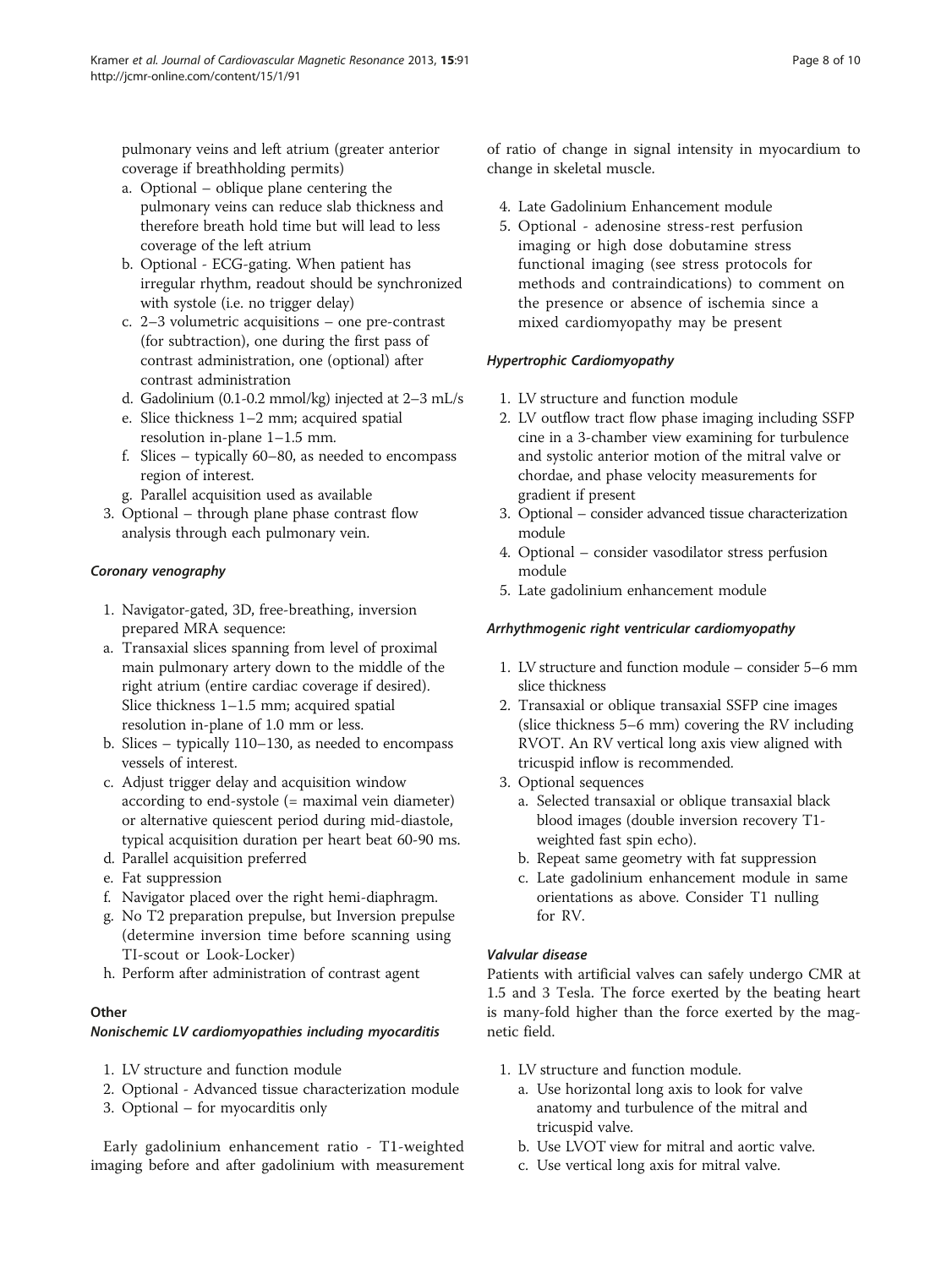- d. Coronal view for aortic valve
- e. Additional views (RV long axis, RV-outflow tract as needed).
- 2. Specific issues
	- a. Valve morphology assessment with SSFP cine in the plane of the valve in question. Care must be taken to optimize the level and angle of imaging
	- b. Note if planimetry of a stenotic valve is to be attempted, a contiguous or slightly overlapping stack of high resolution cines transecting the line of the jet and moving from orifice level to immediately downstream is recommended. Planimetry is most likely to be valid where the cross section of the orifice, or rather of the jet, is clearly delineated. This may not always be the case due to fragmented or oblique jet flow.
	- c. Gradient echo or hybrid gradient echo/echo planar imaging may visualize regurgitant jets with a higher sensitivity (for qualitative purposes only).
	- d. In mitral or tricuspid regurgitation, a contiguous stack of 5 mm cines is recommended aligned with the direction of inflow and transecting the principal line of coaptation, moving from the more superior commissure to the inferior. The orientation can be that of the LVOT plane for the mitral and transaxial for the tricuspid. Such a stack enables assessment of tethering, prolapse, or regurgitation through the scallops of both mitral leafletes.
	- e. Adapt velocity encoding to actual velocity (using lowest velocity without aliasing).
	- f. Use lowest TE possible for high velocity jet flows.

#### Pericardial disease

- 1. LV structure and function module
- 2. T1 or T2-weighted fast spin echo images
	- a. 2–3 representative long axis images and 3–4 representative short axis images to measure pericardial thickness (normal ≤3 mm)
	- b. If pericardial cyst is suspected, refer to masses protocol
- 3. Optional If regions of thickened pericardium noted T1-weighted gradient echo myocardial tagged cine sequences to demonstrate presence or absence of epicardial/pericardial slippage (2–3 long axis images and 1–2 short axis images)
- 4. Real-time imaging during dynamic breathing maneuvers is valuable for evaluation of ventricular interdependence
- a. Mid-ventricular short-axis plane is preferred
- b. Cine imaging temporal resolution is preferably below 60 ms
- c. Patients are instructed to breathe deeply in and out and the total imaging period should be at least 2 complete respiratory cycles
- d. Abnormal septal motion (early diastolic septal flattening or inversion) during onset of inspiration is consistent with a constrictive physiology
- 5. Late Gadolinium Enhancement module
	- a. Acquisition with and without fat saturation is helpful to distinguish pericardial inflammation from epicardial or pericardial fat

#### Cardiac and paracardiac masses, including thrombi

- 1. LV structure and function module
- 2. T1 weighted fast spin echo slices through the mass and surrounding structures (number of slices depends on size of the mass)
- 3. T2 weighted fast spin echo with fat suppression (optional - without fat suppression) - through the mass and surrounding structures as above. See nonischemic cardiomyopathies for sequence details.
- 4. First pass perfusion module with slices through mass
- 5. Repeat T1 weighted turbo spin echo with fat suppression
- 6. (optional) Repeat selected steady state free precession cine images post-contrast
- 7. Late gadolinium enhancement module
	- a. Images with the TI set to null thrombus (approximately 500–550 ms at 1.5T, 850–900 ms at 3T) will help differentiate thrombus from tumor as well as delineate thrombus surrounding or associated with tumor
	- b. Serial imaging can help distinguish hypoperfused tumor necrotic core from thrombus

#### Competing interests

Christopher Kramer MD - Research support from Siemens Healthcare, Novartis. Consultant for Synarc, St. Jude Medical. Jorg Barkhausen MD - none.

Scott Flamm MD - Institutional research support from Siemens Healthcare and Philips Healthcare. Advisory Board for Bayer Healthcare, TeraRecon and

Circle Cardiovascular.

Raymond Kim MD - Inventor on a US patent owned by Northwestern University concerning delayed contrast-enhanced MRI to diagnose myocardial viability and infarction, Co-founder, HeartIT, LLC, Educational grant, Siemens Medical Solutions, Consultant: Bayer, Velomedix, St. Jude Medical.

Eike Nagel MD - Research support from Philips Healthcare and Bayer Healthcare.

#### Authors' contributions

CMK: wrote protocols, edited protocols, edited manuscript, corresponding author. JB: wrote protocols, edited protocols, edited manuscript. SDF: wrote protocols, edited protocols, edited manuscript. RJK: wrote protocols, edited protocols, edited manuscript. EN: wrote protocols, edited protocols, edited manuscript. All authors read and approved the final manuscript.

#### Author details

<sup>1</sup>Departments of Medicine and Radiology, University of Virginia Health System, Lee Street, Box 800170, Charlottesville, VA 22908, USA. <sup>2</sup>Department for Radiology, University Hospital Schleswig-Holstein, Lübeck, Germany. <sup>3</sup>Imaging Institute, and Heart and Vascular Institute, Cleveland Clinic